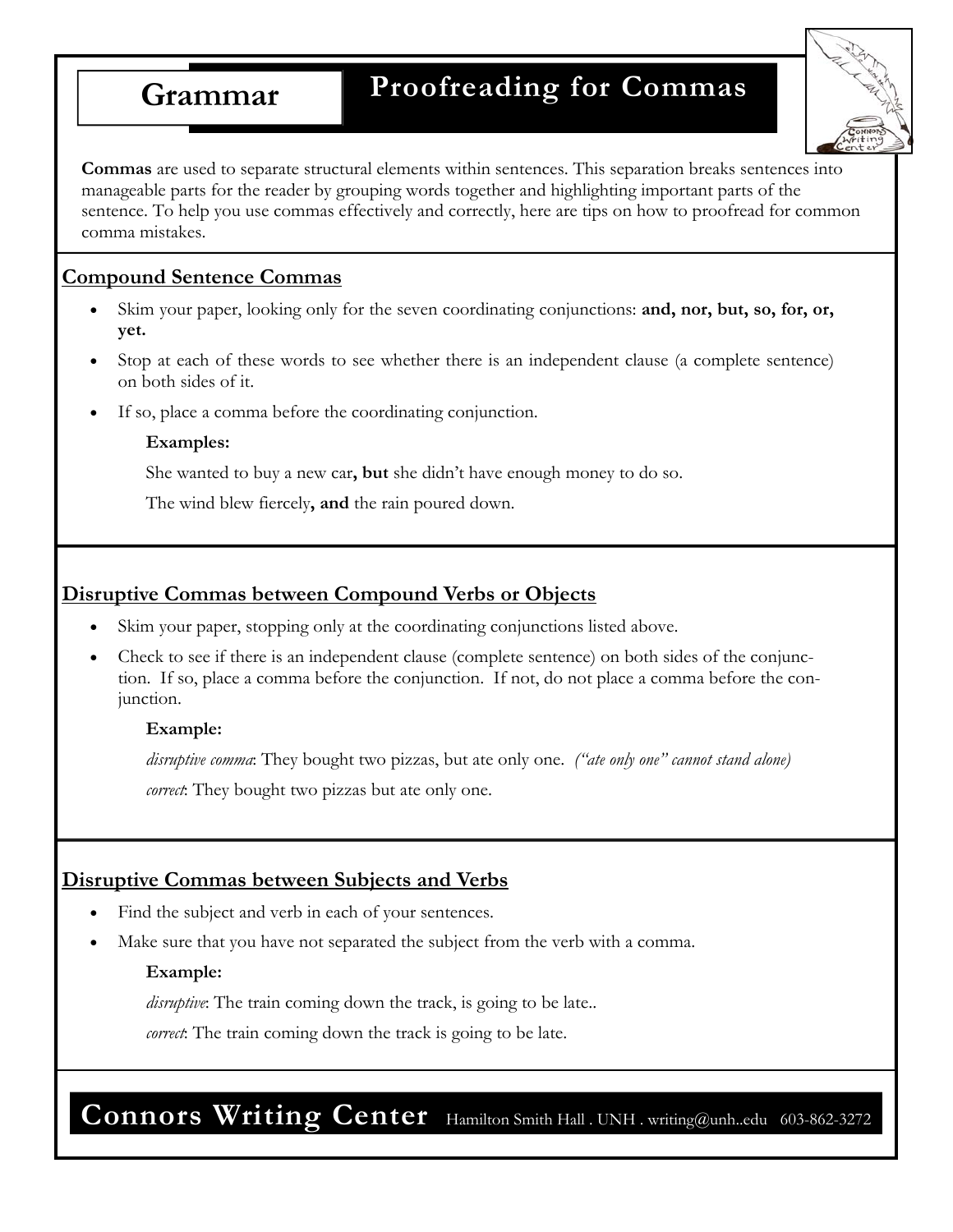# **Comma Splices**

- Skim your paper, stopping at every comma.
- Determine whether you have an independent clause on both sides of the comma.
- If so, change the sentence in one of the following ways:

Reword the sentence to change one clause into a subordinate (or dependent) clause.

Add a coordinating conjunction after the comma.

Replace the comma with a semicolon.

#### **Example:**

*comma splice*: Americans speak too rapidly, this is a common complaint by foreign visitors.

*correct*: Americans speak too rapidly; this is a common complaint by foreign visitors.

### **Introductory Commas after Dependent Clauses**

- Skim your paper, looking only at the first two or three words of each sentence.
- Stop if one of these words is a dependent marker such as: **while, because, when, if, after, etc.**
- Usually, these are introductory adverbial clauses that specify where, when, how, why, to what extent, or under what conditions.
- If there is an introductory dependent clause, place a comma after the dependent clause. A dependent clause is part of a sentence that cannot stand on its own.

**Examples:** 

#### **Other Introductory Commas**

- Skim your paper, looking only at the first word or two of each sentence.
- Stop if the word or phrase ends in  $-\text{ing}$  (gerund), is an infinitive (to + verb), or is an introductory word (well, yes, moreover, etc.).
- Place a comma at the end of the introductory phrase.

#### **Examples:**

To get a good grade, you must turn in all your homework.

Walking to work, Jim stopped for coffee at the diner.

Yes, I agree that the exam was difficult.

If the sentence begins with a prepositional phrase (a phrase beginning with a preposition, such as: **in, at, on, between, with,** etc.), place a comma after the prepositional phrase if it is longer than three words or suggests a distinct pause before the main clause.

#### **Examples:**

In those days we wrote with a pen and paper.

Across the street from the library, an old man waited for a bus.

**Connors Writing Center** Hamilton Smith Hall . UNH . writing@unh..edu 603-862-3272